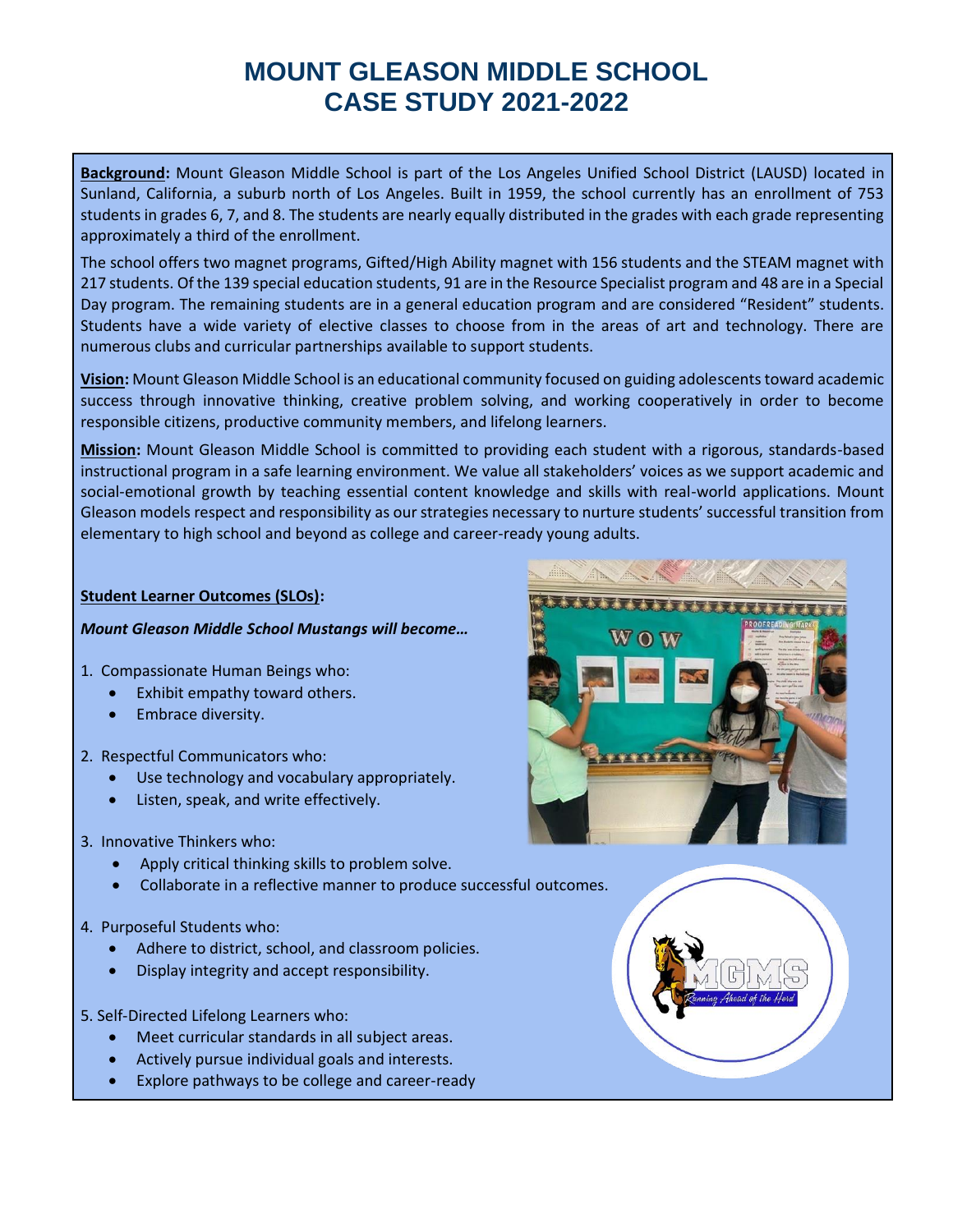#### **Analysis:**

Our work blossomed in the following ways during the 2021-22 school year:

- 1. Homeroom Challenges aligned with the 8 **Conditions** 
	- a. October [Belonging](https://docs.google.com/presentation/d/159LBkg0FAhTCVEzpiIvr3P4NFTehKF1uAf6OY6FKtZw/edit?usp=sharing)
	- b. November Fun & Excitement
	- c. December Heroes
	- d. January Sense of Accomplishment
	- e. February Curiosity & Creativity
	- f. March Spirit of Adventure
	- g. April Leadership & Responsibility
	- h. May Confidence to Take Action
- *2. [Western Association of Schools & Colleges](https://www.acswasc.org/)  [\(WASC\) Accredited](https://www.acswasc.org/)*
- 2. Galloping Gatherings Student Leaders mentoring 6th graders in the ways of Student Voice
- 3. *[Staff Professional Development](https://docs.google.com/document/d/1etcLhHJHkSo7uUBZjtyZXE50FYmFEDI6EHaaDSxLq7w/edit?usp=sharing) focused on Student Voice* [\(Nearpod Presentation\)](https://app.nearpod.com/presentation?pin=1D8A2DFE4A9D96A023BE3F59B3836966-1)
- *4. [New Teacher Mentoring Program](https://docs.google.com/document/d/1m8B94XixPKuKK-gs0OiDFMBwOvKSWMfQ/edit?usp=sharing&ouid=107235844652608826570&rtpof=true&sd=true)*
- 5. *Student Voice Targeted Lessons* in the Middle School [\(M](https://quagliainstitute.org/webinar-series-reflective-guides)[y Voice My Future student](https://quagliainstitute.org/webinar-series-reflective-guides)  [video series\)](https://quagliainstitute.org/webinar-series-reflective-guides)
- 3. School Voice Survey (Fall and Spring)





### **Purpose**:

Our specific goals in the 2021-2022 school year were to continue our Student Voice and Aspirations work school-wide, build new and returning staff capacity, and focus on fostering a sense of belonging school-wide as students transitioned back from distance learning as a result of the COVID pandemic.











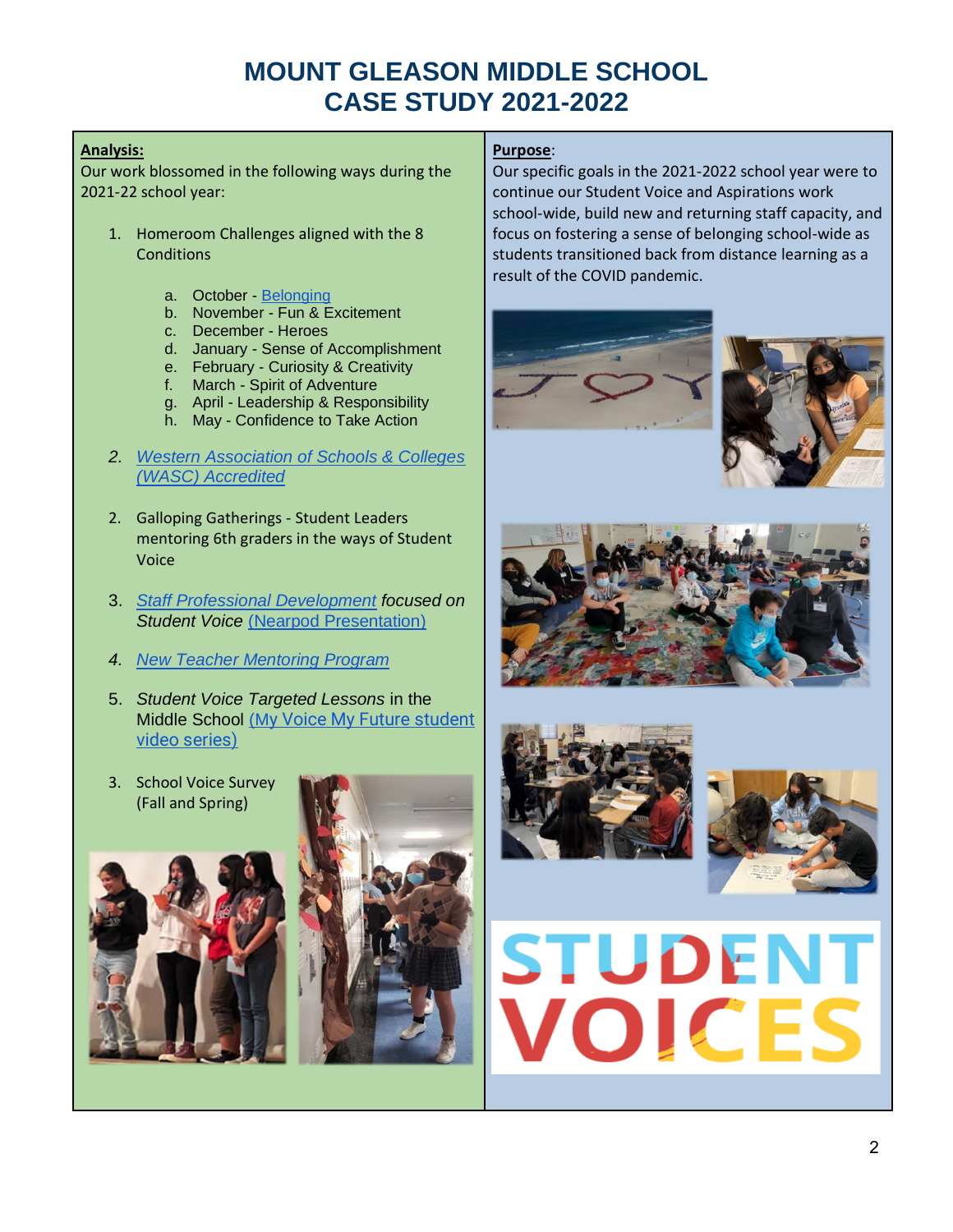### **Interviews/Reflections (Teachers):**

"Student voice helps the teachers and staff to reflect on what students need and improve on those things. The student voice survey is a reflection of the progress we have made as a school but most importantly the improvements we need to make."

- Mrs. Vazquez

"It's vital to hear the voices of our students from diverse backgrounds and cultures. Students need to make their own choices and take responsibility for their learning. This will empower students to become successful independents and will help prepare them for the future, in education and their careers."

- Mrs. Lee

"Student voice gives us a unique perspective from the students themselves. It allows us to reflect upon our methods and the effectiveness of what we are doing at school. It provides us with information that gives us specific opportunities to grow." -Mrs. Arguelles-Mendieta

"Student voice has really and truly changed the way I think about my students, my school, and myself. This process has empowered me to be my truest self and to encourage my students to be their truest selves as well. My favorite shift has been to ask students WHO they want to be, rather than WHAT they want to be. So powerful!"

- Mrs. Goldsmith

### **Interviews/Reflections (Students):**

"I think the most important thing about a student's voice is that one person's voice can make a difference. For example, if one student says that something was a problem and everyone agrees with the student if that student didn't say anything maybe the problem would not be fixed."

- Ariana B.

"As a student I know teachers like it when I use my student voice is because when you participate in class, you teacher knows you there. I feel like my student voice matters because sometimes if you're asking a question, your teacher responds to you. If you need help then your teacher would be able to help you." - Valerie S.

"I think the most important thing about student voice is that people need to understand that not everybody has the same opinion about stuff, so when someone is trying to say something, I recommend you listen to what they have to say and try to understand it from their point of view. " -Sose S.

"Student voice is important because it is one of our first opportunities in life to share our opinions and form policy that affects our lives." -Troy W.